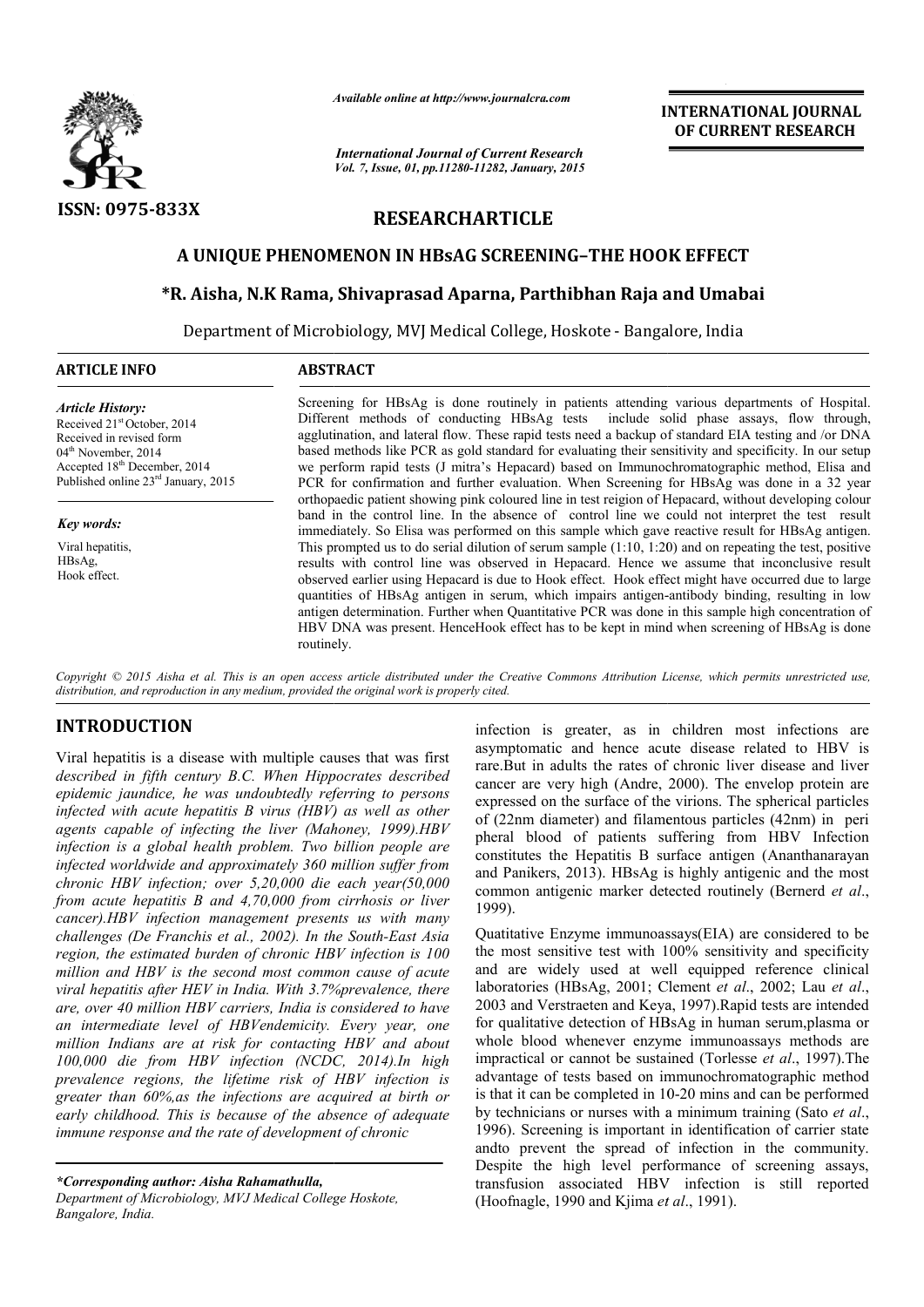There are three possible explanations for false- negative results in commercial assays. In chronic HBV carriers, the HBsAg level may be below the detectable limit. Another explanation is that virus variants yield sequences that are not recognized by the antibodies employed in the assays (Bernerd*et al*., 1999). Third explanation for false negative results is the Hook's effect that is the misdetection of the viral antigen in an immunological assay due to high concentration of HBsAg antigen (Kafil Akthar and Rana K Sherwani *et al*., 2009).

### **MATERIALS AND METHODS**

This case was reported in a tertiary care hospital, Hoskote, Bengaluru. The patient was admitted in orthopaedic ward for evaluation of low backache. Blood is collected byvenipuncture and was sent to Department of Microbiology. It was allowed to clot and serum was taken for examination. Rapid test using Hepacard was performed on the sample. Hepacard- aone-step immunoassay based on antigen capture or "sandwich" principle. The method uses monoclonal antibodies conjugated with colloidal gold and polyclonal antibodies immobilized on a nitrocellulose strip in a thin line (test line-T) and an additional line of anti-mouse antibody (control line-C)at a distance from the test line to serve as procedural control. Two drops of serum was added to the sample well, this was allowed to react for 20 mins and results read thereafter. If the sample contains HBsAg antigen, a pink band (test line-T) along with the control line has to be formed indicating that the sample is reactive for HBsAg. In this case the serial dilutions (1:10,1:20) of the patients sample in normal saline was done and the test was rerun. Hepa Elisa was used to confirm the presence of Hepatitis B surface antigen. The test sample was taken for Hepatitis B virus DNA detection test (Real time PCR assay) to determine the concentration of HBV DNA.

## **RESULTS**

The Hepacard device when read after 20 mins showed only one distinct pink test line and no control line as shown in Fig.1. Diluted sample showed positive control and test line (Fig.1-1:10)  $\&$  (Fig 2-1:20). Hepa Elisa showed reactive results. Real time PCR assay – HBV DNA levels was 107 IU/ml(1 IU=6 Copies/ml).



**Fig. 1. First hepacard device- showed Appearence of one distinct line in control reigion** 

**Second hepacard device-Sample 1:10 dilution showed both control "c" and faint pink test "t" line.**



**Fig. 2. First hepacard device showed appearence of one distinct line in control reigion**

**Seccond hepacard device- Sample 1:20 Dilution-Darker bands in both test "T" and control "C" region**

The rapid test is a screening method that is able to discriminate an infected individual from an uninfected subject (Sato *et al*., 1996 and Raj *et al*., 2001). Various viral markers, including molecular methods such as DNA: DNA hybridization and PCR, are highly sensitive and quantitative. They are useful to monitor the disease progression closely (Mvere *et al*., 1996).The first description of prozone effect in the literature was made by Miles *et al*. (1974). Large quantities of antigen in serum impair antigen-antibody binding, resulting in low antigen determination. This is called prozone or high dose Hook effect, which describes the inhibition of immune complex formation by excess antigen concentration. The prozone or high dose hook effect, documented to cause false – negative assay results more than 50 years ago still remains a problem in immunometric assay (Brensing, 1989; Haller *et al*., 1992; Landsteiner, 1946). To detect prozone effect,samples are often tested undiluted and after dilution (saryan *et al*., 1989). If the results of diluted sample is higher than for Theundiluted sample, then the undiluted sample most likely exhibited the prozoneeffect. This approach increases labour and reagent cost for assays that encounter extremely high analyte concentration (KafilAkhtar, 2012).

#### **Conclusion**

It is important that Immunochromatographic Tests (ICT) should have high sensitivity and specificity levels that meet standards established by Enzyme immune assay(EIA).Many ICT are less sensitive than EIA. Results of ICT should be interpreted with caution. Negative control line does not indicate, the card is invalid. Hook phenomenon has to be considered while interpreting the result. Further tests will be useful to confirm the diagnosis.

#### **REFERENCES**

Ananthanarayan and Panikers. 2013. Text book of Microbiology. 9thED. Hyderabad: University press (India) private limited.